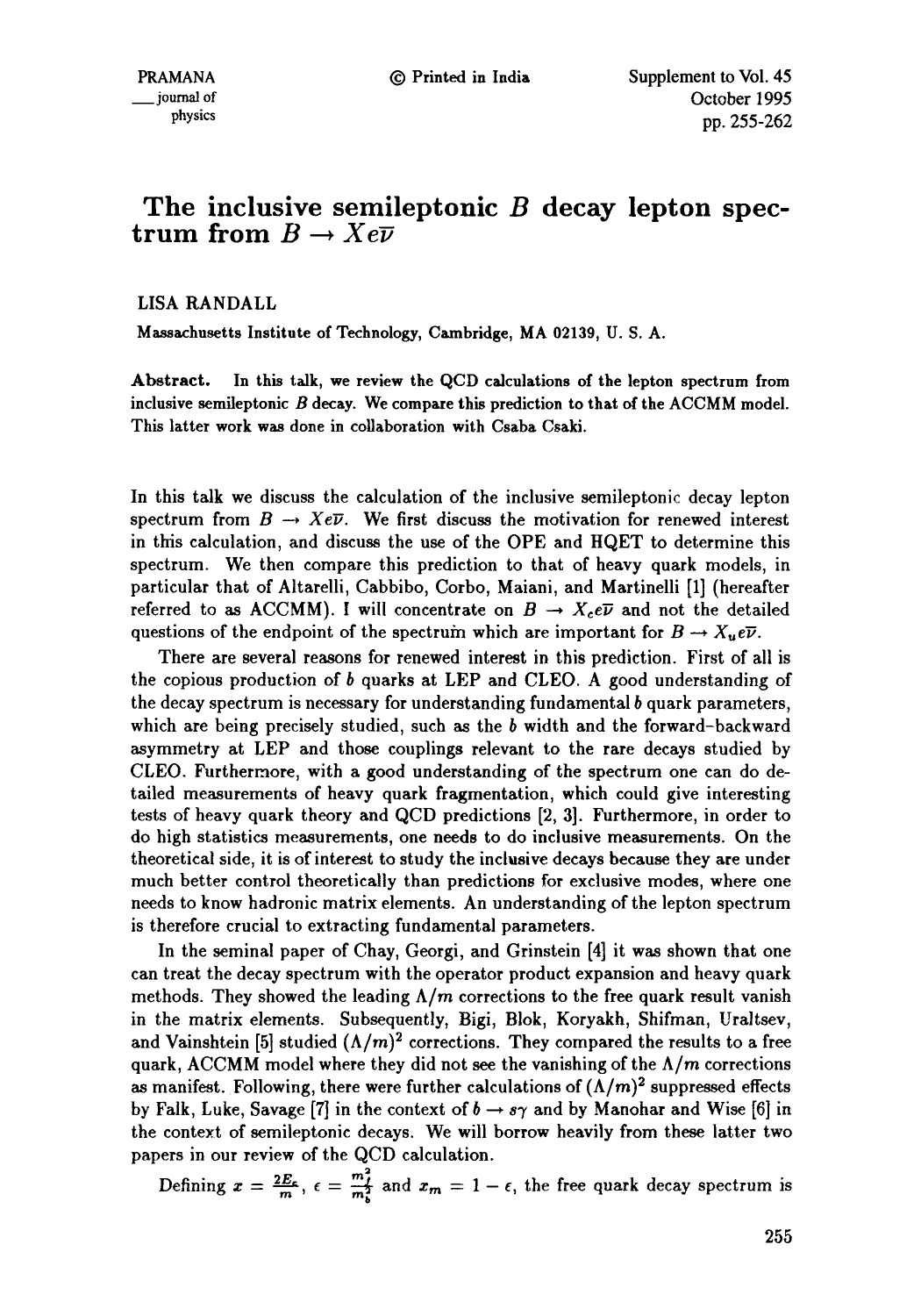given by

$$
\frac{d\Gamma(m_b,E)}{dx} = \frac{G_F^2 m^5}{96\pi^3} \frac{x^2(x_m-x)^2}{(1-x)^3} \left[ (1-x)(3-2x) + (1-x_m)(3-x) \right] \tag{1}
$$

The idea is then to justify and improve on this free quark result. For the study of the inclusive decay, we sum over all final states with given quantum numbers. The spectrum and rate of the inclusive decay is then governed by short distance physics. Intuitively, the justification is that in the  $m \to \infty$  limit, the decay time is much shorter than hadronization time scale. With the OPE and HQET, this can be made precise. The crucial observation is that there is a large range of mass scales in the final state  $m_D^2 \leq P_X^2 \leq m_B^2$  so that the energy flowing through the hadron system scales with the mass of the decaying heavy quark. In the  $m \to \infty$ limit, this is much larger than the QCD scale. Away from  $P_X^2 \approx m_D^2$ , the internal quark is far from mass shell. In this case, we expect the OPE to be useful; it will prove valid except near the endpoint.

The general idea is to relate the square of the matrix element of interest to the imaginary part of the time ordered product of currents. One can then perturbatively compute the time ordered product with the operator product expansion (in the region of phase space where it is valid). However unlike a standard OPE it is useful to expand in the heavy quark mass rather than  $q^2$  in order to apply HQET. The coefficients of the heavy quark operators are then obtained by evaluating the time ordered product between quark and gluon states. The time ordered product is evaluated in the end by taking matrix elements of the operators appearing in the OPE between meson states. One can use the HQET to learn about these matrix elements.

Semileptonic decay is determined from the weak hamiltonian density:

$$
H_W = -V_{jb} \frac{4G_F}{\sqrt{2}} \bar{q}_j \gamma^\mu P_L b \bar{\epsilon} \gamma_\mu P_L \nu_e = -V_{jb} \frac{4G_F}{\sqrt{2}} J_j^\mu J_{\ell\mu}, \qquad (2)
$$

The inclusive differential decay rate for  $H_b \to X_{u,c}e\overline{\nu_e}$  (here we will be restricting attention to meson decay) is governed by

$$
W_j^{\mu\nu} = (2\pi)^3 \sum_X \delta^4 (p_{H_b} - q - p_X) \left\langle H_b(v, s) | J_j^{\mu \dagger} | X \right\rangle \left\langle X | J_j^{\nu} | H_b(v, s) \right\rangle \tag{3}
$$

where

$$
p_{H_b} = M_{H_b} v^{\mu} = m_b v^{\mu} + k^{\mu} \tag{4}
$$

The  $W^{\mu\nu}$  can be expanded in terms of five form factors

$$
W^{\mu\nu} = -g^{\mu\nu}W_1 + v^{\mu}v^{\nu}W_2 - i\epsilon^{\mu\nu\alpha\beta}v_{\alpha}q_{\beta}W_3 + q^{\mu}q^{\nu}W_4 + (q^{\mu}v^{\nu} + q^{\nu}v^{\mu})W_5, (5)
$$

One then relates this to a time ordered product via Im  $T^{\mu\nu} = -\pi W^{\mu\nu}$  where

$$
T^{\mu\nu} = -i \int d^4x \ e^{-iq \cdot x} \sum_{s} \langle H_b(v,s) | T (J^{\mu \dagger}(x) J^{\nu}(0)) | H_b(v,s) \rangle
$$
  
=  $-g^{\mu\nu} T_1 + v^{\mu} v^{\nu} T_2 - i \epsilon^{\mu\nu\alpha\beta} v_{\alpha} q_{\beta} T_3 + q^{\mu} q^{\nu} T_4 + (q^{\mu} v^{\nu} + q^{\nu} v^{\mu}) T_5.$ 

Let us consider the analytic structure. There are cuts corresponding to the decay of interest, to the process  $e\overline{\nu}H \rightarrow X$ , and to  $e^+\nu_e H \rightarrow X$ . The idea is

**256 PrAmana- J. Phys., Supplement Issue, 1995**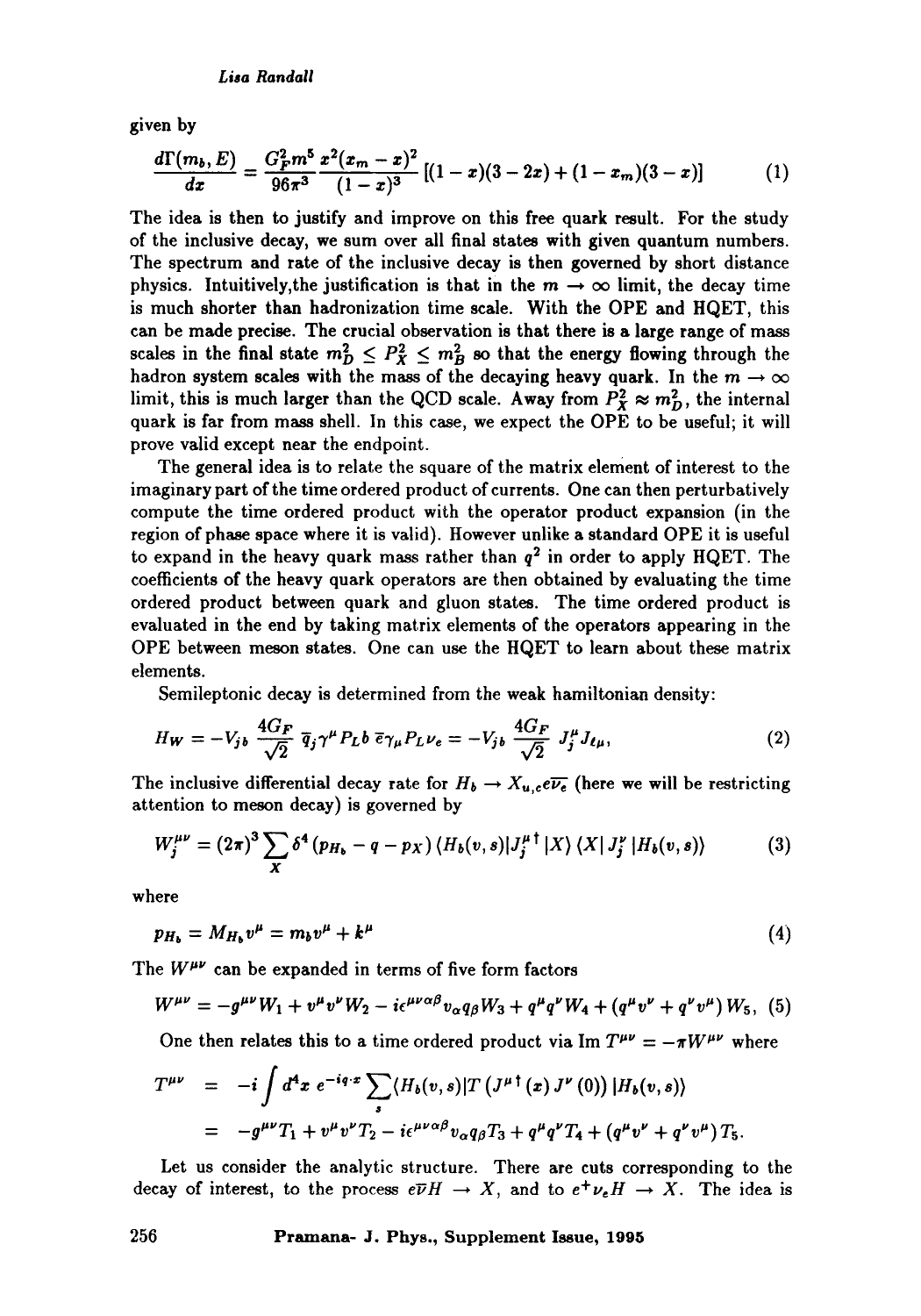then to do a perturbative calculation away from the physical cut, which is always possible away from the endpoint.

As an example,we find the leading order result. This is done explicitly in [6]. The matrix element of the time Fourier transformed, time ordered product of currents

$$
-i\int d^4xe^{-iq\cdot x}T(J^{\mu\dagger}J^{\nu})\tag{6}
$$

is

$$
\frac{1}{(m_b v-q+k)^2-m_j^2+i\epsilon} \overline{u} \gamma^{\mu} P_L (m_b \not p-\not q+\not k+m_j) \gamma^{\nu} P_L u,
$$
 (7)

Using

$$
\gamma^{\mu}\gamma^{\alpha}\gamma^{\nu} = g^{\mu\alpha}\gamma^{\nu} + g^{\nu\alpha}\gamma^{\mu} - g^{\mu\nu}\gamma^{\alpha} + i\epsilon^{\mu\nu\alpha\beta}\gamma_{\beta}\gamma_{5}.
$$
\n(8)

one finds the order  $k^0$  term is

$$
\frac{1}{\Delta_0} \qquad \overline{u} \left\{ \left( (m_b v - q)^{\mu} \gamma^{\nu} + (m_b v - q)^{\nu} \gamma^{\mu} - (m_b \rlap/v - q) g^{\mu \nu} \right. \\ \left. - i \epsilon^{\mu \nu \alpha \beta} \left( m_b v - q \right)_{\alpha} \gamma_{\beta} \right\} P_L u, \tag{9} \right\}
$$

where

$$
\Delta_0 = (m_b v - q)^2 - m_j^2 + i\epsilon \tag{10}
$$

By replacing the matrix element with the  $b$  quark operator which yields this amplitude when evaluated between b quark states, one obtains

$$
\frac{1}{\Delta_0} \qquad \left\{ \left( m_b v - q \right)^{\mu} g^{\nu \lambda} + \left( m_b v - q \right)^{\nu} g^{\mu \lambda} - \left( m_b v - q \right)^{\lambda} g^{\mu \nu} - i \epsilon^{\mu \nu \alpha \lambda} \left( m_b v - q \right)_{\alpha} \right\} \bar{b} \gamma_{\lambda} P_L b.
$$

Because it is a current, one has

$$
\langle H_b(v,s)|\overline{b}\,\gamma^{\lambda}\,b\,|H_b(v,s)\rangle=v^{\lambda},\qquad \qquad (11)
$$

since *b* quark number is an exact symmetry.

So we can evaluate the leading order contribution *exactly.* By taking the matrix element of the OPE between  $H$  states, we get

$$
T_1^0 = \frac{1}{2\Delta_0}(m_b - q \cdot v)
$$
  
\n
$$
T_2^0 = \frac{1}{\Delta_0}m_b
$$
  
\n
$$
T_3^0 = \frac{1}{2\Delta_0}
$$

So to get the amplitude  $W^{\mu\nu}$  which determines the spectrum, we need the imaginary part of  $T^{\mu\nu}$ . This is readily obtained from

$$
\frac{1}{\Delta_0} = \delta((m_b v - q)^2 - m^2) \tag{12}
$$

$$
\frac{1}{\Delta_0^2} = -\delta'((m_b v - q)^2 - m^2) \tag{13}
$$

$$
\frac{1}{\Delta_0^3} = \frac{1}{2}\delta''((m_b v - q)^2 - m^2)
$$
 (14)

**Pramana- J. Phys., Supplement Issue, 1995 257**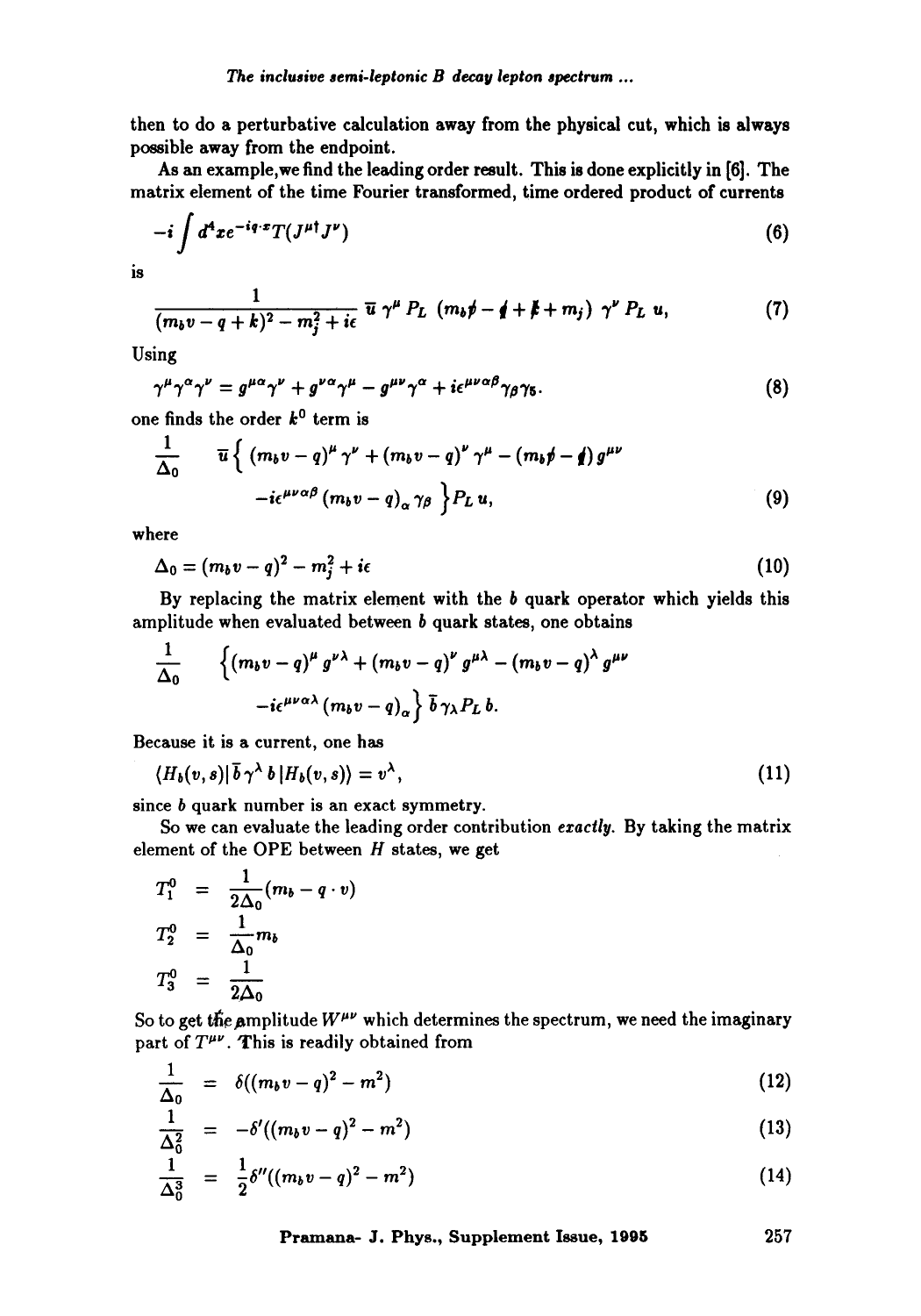*Lisa Randall* 

(Here we only use the first one for the leading order term)

The mass shell condition above when integrated over phase space leads to just the free quark decay distribution!

However, with these methods, one can also consider higher order corrections. The important result will be that  $\Lambda_{\text{QCD}}/m$  corrections vanish and only two matrix elements, one of which is known, are required to obtain  $(\Lambda_{\text{QCD}}/m)^2$  corrections

We first introduce heavy quark fields and the heavy quark effective theory. Recall that in the heavy quark limit, the heavy quark mass and spin decouple from the soft degrees of freedom. The heavy quark state looks like a static point source of charge. The b quark is almost on mass shell  $p = m_b v + k$ .

Define the heavy quark field

$$
b_v = \frac{(1+\rlap/v)}{2}e^{im_b v \cdot x}b + \ldots,\tag{15}
$$

with leading order lagrangian

$$
\mathcal{L} = \overline{b}_v \left( i v \cdot D \right) b_v + \dots \tag{16}
$$

Now expand in terms of HQET operators. We follow [7] who give the leading term in terms of the standard quark field, but the mass suppressed operators in terms of heavy quark fields.

$$
T\{\mathcal{O}^{\dagger},\mathcal{O}\}\stackrel{\mathrm{OPE}}{=} \frac{1}{m_b}\left[\mathcal{O}_0 + \frac{1}{2m_b}\mathcal{O}_1 + \frac{1}{4m_b^2}\mathcal{O}_2 + \ldots\right]
$$
(17)

$$
\begin{array}{rcl}\n\mathcal{O}_0 & = & \overline{b} \Gamma b, \\
\mathcal{O}_1 & = & \overline{b}_v \Gamma i D_\mu b_v, \\
\mathcal{O}_2 & = & \overline{b}_v \Gamma i D_\mu i D_\nu b_v\n\end{array}
$$

As before, at leading order, we have

$$
\langle B|\overline{\mathbf{b}}\gamma^{\mu}\mathbf{b}|B\rangle = 2P_{B}^{\mu} \tag{18}
$$

Now consider the first order mass suppressed terms.

 $\sim$ 

$$
\langle M | O_1 | M \rangle = \langle M | \overline{h} \Gamma i D_{\mu} h | M \rangle = \langle M | \overline{h} \Gamma v_{\mu} v \cdot i D h | M \rangle \tag{19}
$$

This vanishes by the equation of motion! Notice this critically depends on our phase choice in defining heavy quark field.

An arbitrary counterterm

$$
\delta m \overline{b_v} b_v \tag{20}
$$

was taken to vanish. With this choice of quark mass, all linear corrections to the free quark result vanish!

At higher order in  $1/m$ , one needs the two matrix elements

$$
K_b \equiv -\langle H_b(v,s)|\bar{b}_v \frac{(iD)^2}{2m_b^2} b_v |H_b(v,s) \rangle
$$
  
\n
$$
G_b \equiv Z_b \langle H_b(v,s)|\bar{b}_v \frac{g G_{\alpha\beta} \sigma^{\alpha\beta}}{4m_b^2} b_v |H_b(v,s) \rangle,
$$
\n(21)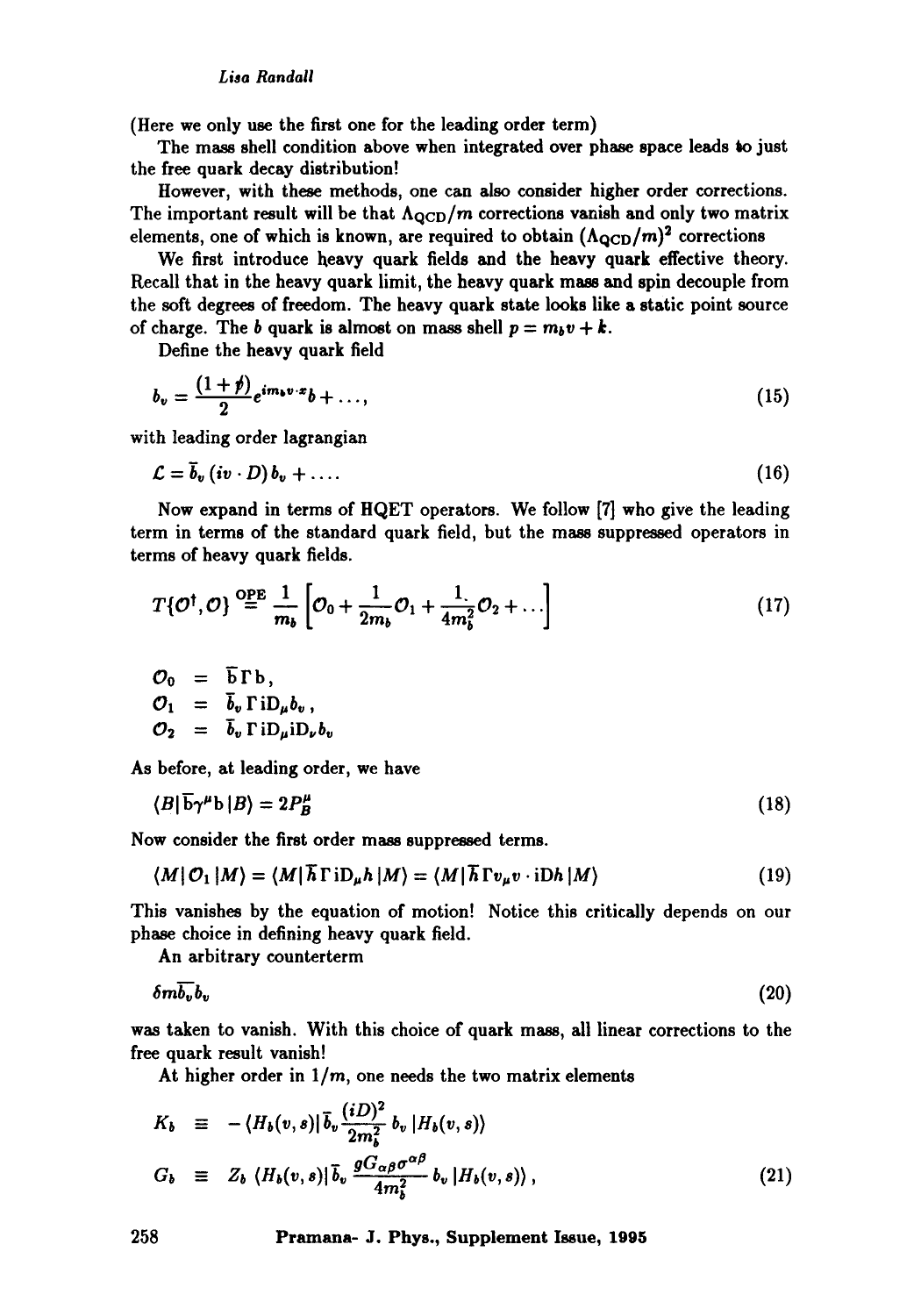The second matrix element is known because it is related to the known spin dependent mass splittings. The first is not known, and is a parameter to be determined.

So, to summarize, the leading order result for the rate and spectrum is the free quark result. The first order corrections vanish. At second order, there is one unknown coefficient and one which has been determined. This analysis has assumed we are far from endpoint, where the OPE is valid. Had we applied this near the endpoint, higher dimension operators would not be suppressed and it would be necessary to average the spectrum over a range of energies.

One can compare this result to the predictions of models. It is interesting to see how models reflect and differ from these general QCD predictions. Consider for example the ACCMM model. Here I review work of Csaba Csaki and myself [8], but other interesting references are that by Grant Baillie [9] and Ref. [10]. One finds that one can always *define* a quark mass so that *1/m* corrections vanish. However, at  $1/m^2$ , the model would differ from the QCD result.

In the ACCMM model, one models a B meson decay as *disintegration.* There is a spectator quark with mass  $m_{s,p}$  and momentum distribution  $\phi(|p|)$ .

$$
\phi(|p|) = \frac{4}{\sqrt{\pi}p_f^3} \exp\left(-\frac{|p|^2}{p_f^2}\right) \tag{22}
$$

The b quark momentum is determined by kinematic constraints. The lepton spectrum is determined from the decaying off shell  $b$  quark. Define

$$
E_W = M_B - \sqrt{p^2 + m_{sp}^2} \tag{23}
$$

The invariant mass of the b quark will then be

$$
W^2 = m_B^2 + m_{sp}^2 - 2m_B \sqrt{p^2 + m_{sp}^2}
$$
 (24)

Define

$$
x = \frac{2E_e}{m}
$$

$$
\epsilon = \frac{m_f^2}{m_b^2}
$$

$$
x_m = 1 - \epsilon
$$

Recall the formula for free quark decay.

$$
\frac{d\Gamma(m_b, E)}{dx} = \frac{G_F^2 m^5}{96\pi^3} \frac{x^2(x_m - x)^2}{(1 - x)^3} \left[ (1 - x)(3 - 2x) + (1 - x_m)(3 - x) \right] \tag{25}
$$

Then the lepton spectrum in the ACCMM model is

$$
\frac{d\Gamma_B}{dE} = \int_0^{p_{\text{max}}} dp p^2 \phi(|p|) \int \frac{1}{\gamma} \frac{d^2 \Gamma(W, E')}{dE' d \cos \theta} dE' \times d \cos \theta \int \frac{d \cos \theta_p}{2} \delta(E - \gamma E' - \gamma \beta E' \cos \theta_p)
$$

**Pramana- J. Phys., Supplement Issue, 1995 259**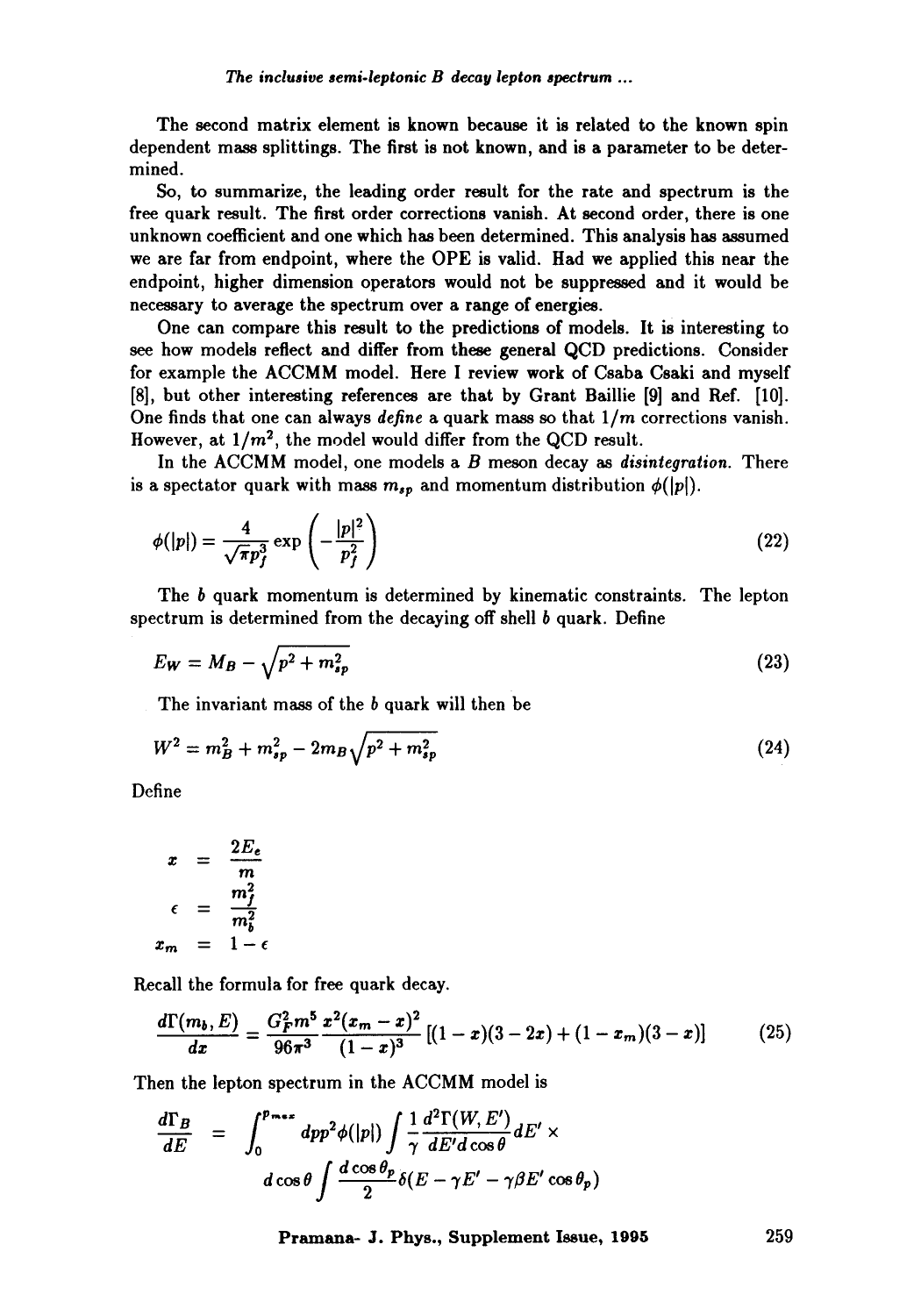*Lisa Randall* 

$$
\frac{d\Gamma_B}{dE} = \int dp p^2 \phi(|p|) \frac{1}{2\beta\gamma^2} \int \frac{d^2 \Gamma}{dE' d\cos\theta} d\cos\theta' \frac{dE'}{E'}
$$
(26)

Using  $\beta \gamma^2 = pE_W/W(p)^2$  yields

$$
\frac{d\Gamma_B}{dE} = \int dp p^2 \phi(|p|) \frac{W^2}{2pE_W} \int_{E_-}^{E_{max}} \frac{dE'}{E'} \frac{d\Gamma(W, E')}{dE'} \tag{27}
$$

where

$$
E^{\mp} = \frac{EW}{E_W \pm p} \tag{28}
$$

$$
E_{max} = min\{E_+, \frac{W}{2}(1-x_m)\}\tag{29}
$$

$$
p_{max} = \frac{m_B}{2} - \frac{m_f^2}{m_B^2} \tag{30}
$$

Now do a heavy meson mass expansion.

$$
\frac{d\Gamma_B}{dE} = \int_0^{p_{max}} \phi(|p|) p^2 \frac{W^2}{2pE_W} \frac{G_F^2 W^4}{48\pi^3} \int_{E_-}^{E_+} \frac{dE'}{E'} \left(\frac{2E}{W}\right)^2 \left(3 - \frac{4E'}{W}\right) \tag{31}
$$

We can explicitly evaluate the  $E'$  integral, to get

$$
\frac{d\Gamma_B}{dE} = \frac{G_F^2 E^2}{24\pi^3} \int_0^{p_{max}} \frac{dp}{E_W} \left( 6E_W W^2 - 8E E_W^2 - \frac{8}{3} p^2 E \right) p^2 \phi(|p|)
$$
(32)

Take  $p_f$  small.

$$
\frac{d\Gamma_B}{dE} = \frac{d\Gamma_B^0}{dE} + \frac{G_F^2 E^2 M_B^2}{12\pi^3 \sqrt{\pi}} \left( 8\frac{E}{m_B} - 12 \right) \frac{p_f}{m_B} + P\left(\frac{p_F^2}{m_B}\right)^2 \frac{d\Gamma_q}{dE}
$$
(33)

It looks like there are nonvanishing linear corrections, but that is because we expanded in the meson mass  $m_B$ , rather than the quark mass  $m_b$ . To do a heavy quark expansion, one needs to define a quark mass. This can be done so that the linear correction vanishes.

$$
\frac{d\Gamma_B}{dE} = \frac{G_F^2 E^2}{24\pi^3} \int_0^{p_{max}} \frac{dp}{E_W} \left( 6E_W W^2 - 8E E_W^2 - \frac{8}{3} p^2 E \right) p^2 \phi(|p|) \tag{34}
$$

If we define

$$
m_b = \langle W(p) \rangle \tag{35}
$$

Up to quadratic terms in  $p$ , we have

$$
\langle W \rangle = \langle E_W \rangle = m_b = m_B - \langle p \rangle \tag{36}
$$

$$
\langle f(W, E_W) \rangle = f(m_B, m_B) - \langle p \rangle f'(m_B, m_B) + O(p^2) = f(m_b, m_b) + O(p^2)
$$
 (37)

We see that it was possible to define a  $b$  quark mass so that linear corrections vanished because the p dependence was all through *Ew.* So we can eliminate linear corrections through a proper choice of  $m<sub>b</sub>$ . It is easy to extend this to nonzero spectator mass.

$$
\langle E_W \rangle = m_B - \langle \sqrt{m_{sp}^2 + p^2} \rangle \tag{38}
$$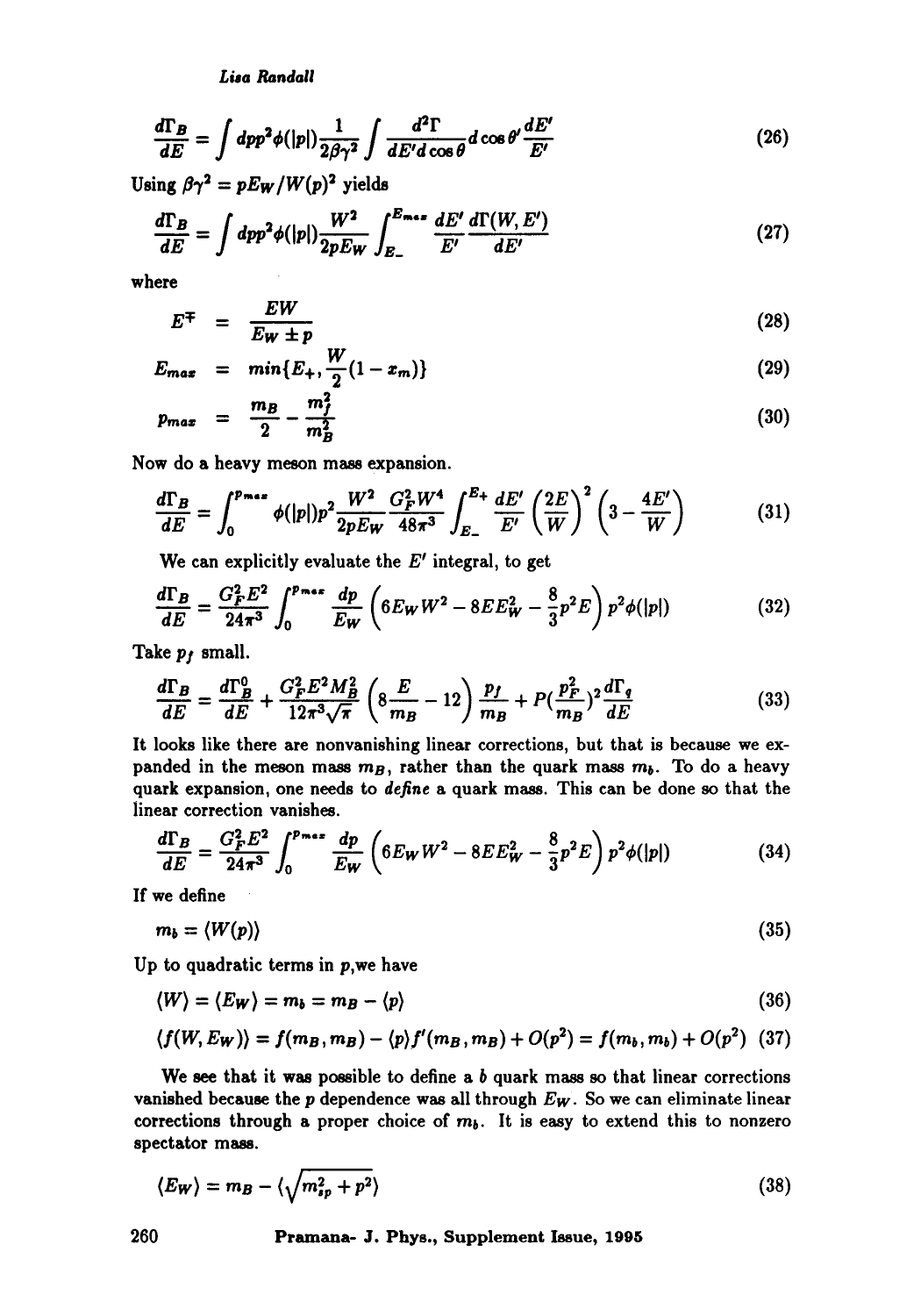Now consider the total rate and the full spectrum.

$$
\int \frac{d\Gamma_B}{dE} = \int dp p^2 \int \frac{d\cos\theta_p}{2} \int dE' \frac{d\Gamma(W, E')}{E'} \delta(E - \gamma E' - \gamma \beta E' \cos\theta_p) \tag{39}
$$

However, the spectra themselves are very different near the endpoint.

$$
\frac{d\Gamma_B}{dE} = \int_0^{p_1} dp p^2 \phi(|p|) \frac{W}{2p} \int_{E_-}^{E_+} \frac{d\Gamma(W, E')}{E'} + \int_{p_1}^{p_{\text{max}}} dp p^2 \phi(|p|) \frac{W}{2p} \int_{E_-}^{E_1} \frac{d\Gamma(W, E')}{E'}
$$

where  $E_1 = W(1 - \epsilon)/2$ ,  $p_1 = m_B/2(1 - \frac{m_f}{m_f^2} - E$  for  $m_{sp} = 0$ . This spectrum extends up to  $E_{max} = \frac{m_B - m_{sp}}{2} \left(1 - \frac{m_f}{(m_B - m_{sp})^2}\right)$ 

We see the ACCMM spectrum and the free quark spectrum deviate due to two effects near the endpoint. The first term is not integrated up to  $p \approx \infty$  and the second term integrates over a rapidly falling spectrum so it is no longer a good approximation to replace  $\langle f(W) \rangle$  by  $f(\langle W \rangle)$ . The spectrum extends beyond naive quark mass endpoint.

Since we have a specific model, we can also investigate the question of how large an energy interval must be averaged over to get good agreement between the model and the free quark prediction. In ref. [8] we used the averaging function

$$
\frac{d\Gamma}{dE}(E_0) = \int \frac{1}{\sqrt{\pi}\Delta E} e^{-\left(\frac{(E-E_0)^2}{\Delta E^2}\right)} \frac{d\Gamma(E)}{dE}(E) \tag{40}
$$

We expect to require an average of approximately  $2p_f$  to get  $(p_f/m)^2$  agreement. This was appproximately correct. We also checked that the best fit quark mass is generally very close to the exact quark mass, so the deviation of the model from the free quark prediction is probably not very important for practical purposes.

At higher order, the predictions of this model will not agree with general QCD predictions. This is because gauge invariance is not incorporated. There are corrections to the free quark result due to the fact that terms proportional to  $\langle p_0^2 \rangle$  and  $\langle \vec{p}^2 \rangle$  both yield  $1/m^2$  corrections. Recall that in the heavy quark theory the operator  $\langle D_0^2 \rangle$  contributions only at higher order in the heavy quark mass expansion by the equation of motion. In the ACCMM model, both contribute at the same order. Obviously, the ACCMM model also doesn't give you spin dependent gluon operator. We conclude that although the model is probably adequate in practice (as would be free quark decay) it does not properly incorporate QCD dynamics.

We conclude that there has been much advancement in our understanding of the lepton decay spectrum. It is unclear at what level this will be tested. Most of the large deviations from the free quark prediction are in the endpoint region, where one must smear to get reliable predictions. Furthermore, the higher order correction involves an unknown parameter and requires very accurate measurements. However, from a practical point of view, when using the spectrum to extract  $b$  quark couplings, we see that the free quark decay models b quark decay very well. It might be better to fit the spectrum to a free quark spectrum that that of a model, such as the ACCMM model. The vanishing of  $\Lambda_{\rm QCD}/m$  corrections is very important to this conclusion.